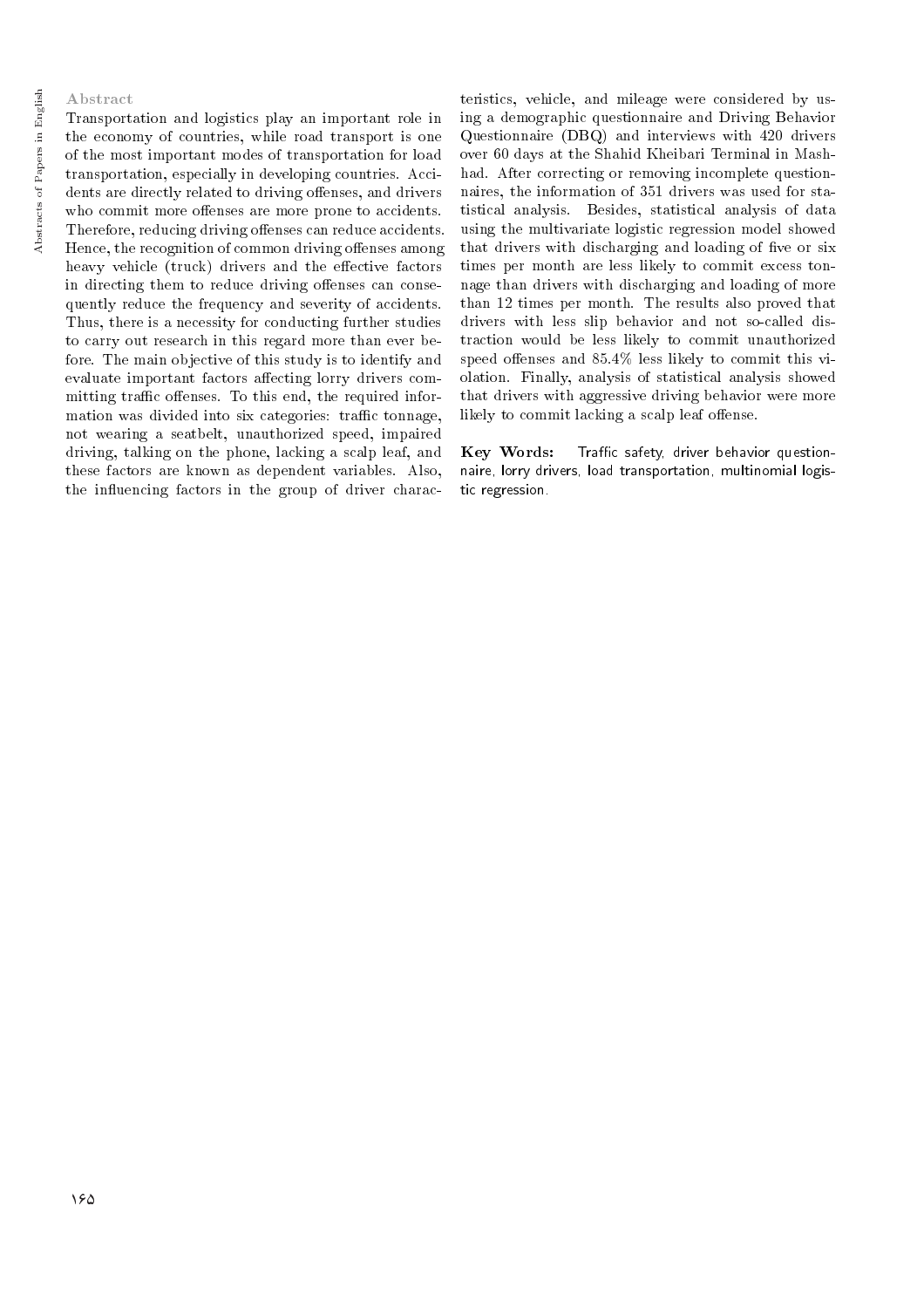Key Words: Cement heating, strength gain of concrete, finite element method, concrete thermal analysis.

## THE ASSESSMENT OF SPACING AND SOIL SOLIDITY INFLUENCE IN MULTIPLE STRUCTURE-SOIL-STRUCTURE INTERACTIONS IN HIGH-RISE BUILDINGS

A.H. Norouzi

ah.norouzi64@gmail.com M. Gerami(corresponding author) mgerami@semnan.ac.ir

#### R. Vahdani

rvahdani@semnan.ac.ir Dept. of Civil Engineering Semnan University

A. Sivandi pourd

a.sivandi@kgut.ac.ir

Dept. of Civil Engineering and Geodesy Graduate University of Advanced Technology, Kerman DOI:10.24200/J30.2020.45799.2674

Sharif Civil Engineering Journal Volume 36, Issue 4.1, Page 141-152, Original Article

c Sharif University of Technology

 Received 9 December 2019; received in revised form 16 January 2020; accepted 2 March 2020.

#### Abstract

Simultaneous effects of soil and several structures are known as the site-city interaction (structure-soil-structure interaction), which is very important in areas with high construction density and has been considered by many scholars over the past two decades. Site-city interaction can affect the structure behavior due to the wave propagation between structures. In fact, it decreases the structure responses in some cases, while it increases the responses in some other cases. Many parameters play a role in assessing site-city interaction such as the gender of soil, number and arrangement of structures, height of buildings, shape of earthquake waves, and the main period of structures and soil. The present study aimed to evaluate the effects of gender and solidity of the soil based on 2800 standards and building distances in

site-city interaction in three dimensions. The effects of these parameters on the foundation and top of structure responses including maximum acceleration values and Root Mean Square acceleration were assessed. SASSI 2000 software was employed to model structures and soil and analyze the system. In this study, structural models were considered in both single structure and the ideal city (structural groups). The groups were  $3 \times 3$ including nine identical structures. In the single model, the site-city interaction was not considered, and these effects were considered in the group model. Lumped-Mass Stick Model was used to model each structure and the soil, which was modeled in the software including a semi-infinite elastic environment with horizontal layering, located on the viscoelastic half-infinitely semi-space. Based on the results, regarding the top of structure, the existence of structures alongside each other by considering site-city interaction effects in different soils resulted in decreasing the structural acceleration responses (25% average) compared to the individual structure site-city interaction effects, which increased by decreasing the soil stiffness  $(5-10\%$  average). Further, the effects of multiple structure-soil-structure interaction decreased (10- 15% average) by increasing the distance between structures.

Key Words: Multiple structure - soil - structure interaction, city effects, soil solidity order, site-city interaction, waves propagation.

## A DATA MINING APPROACH TO THE IRANIAN LORRY DRIVERS WITH VARIOUS CHARACTERISTIC DRIVER BEHAVIORS, VEHICLES, AND TRAVEL

A. Sheikholeslami(corresponding author) sheikh@iust.ac.ir E. Ayazi

ayaziehsan@civileng.iust.ac.ir

## A. Moghadari

a moghadari@civileng.iust.ac.ir Dept. of Civil Engineering Iran University of Science and Technology DOI:10/24200/J30.2020.54516.2649

Sharif Civil Engineering Journal Volume 36, Issue 4.1, Page 153-161, Research Note

c Sharif University of Technology

 Received 6 October 2019; received in revised form 8 January 2020; accepted 19 January 2020.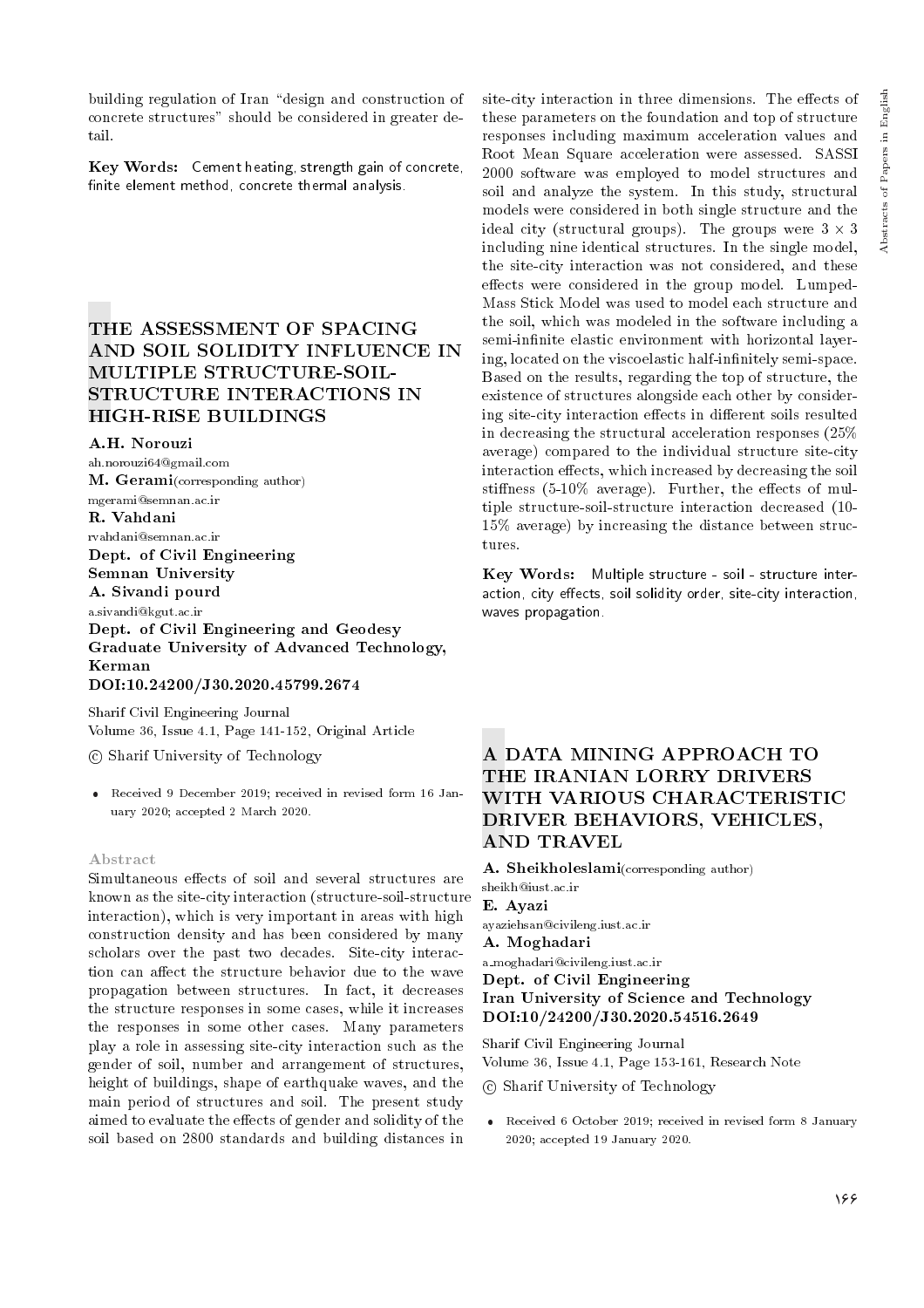## A. Souri

amir.souri@mail.kntu.ac.ir

H. Mirzabozorg(corresponding author)

## mirzabozorg@kntu.ac.ir Dept. of Mechanical Engineering K. N. Toosi University of Technology DOI:10.24200/J30.2020.54299.2629

Sharif Civil Engineering Journal Volume 36, Issue 4.1, Page 119-130, Original Article

## c Sharif University of Technology

 Received 9 November 2019; received in revised form 21 January 2020; accepted 19 February 2020.

## Abstract

Generally, Rayleigh damping assumes a specied damping ratio for the structure in the dynamic analysis. Although this assumption is accepted in analysis and design of structures, there is some distance from the experimental results showing that the damping ratio depends on the stress amplitude. In this paper, the damping ratio for each element is a function of its principal stress and its value is determined utilizing a proposed algorithm called Element Developed Energy Dissipation Algorithm (EDEDA). The proposed algorithm was implemented into a code based on finite element, which is able to simulate nonlinear behavior of mass concrete utilizing the smeared crack approach. In this regard, due to stress redistribution in the nonlinear time history analysis, we have a new concept, namely damping ratio redistribution such that when the stress value of each element changes, the relevant damping value is updated. Based on an analysis of a typical concrete gravity dam (Pine Flat dam), two usual methods in the Rayleigh damping approach which include stiffness proportional damping and mass/stiffness proportional damping are considered rigorously. In addition, the brittle damping approach was utilized in the proposed algorithm, where the damping contribution of a cracked element was eliminated from the computing procedure. It was found that when the damping redistribution was taken into account, the damping ratio in each element would be updated at each time step corresponding to the principal stress. This algorithm would produce more real results about the considered gravity dam so that in the low-level seismic excitation, the response of the structure was less than that in the traditional method and raising the excitation level led to higher damping affecting the crest displacement. In addition, the stiffness proportional damping leads to crack profiles in the neck region of the dam body showing more correspondence than the results obtained from the models with mass/stiffness proportional damping.

Key Words: Concrete gravity dam, damping ratio redistribution, non-linear time history analysis, rayleigh damping, smeared crack approach.

## EVALUATION OF HEAT TRANSFER AND RATE OF STRENGTH GAIN OF **CONCRETE**

M.A. Dastan Diznab(corresponding author) m-dastan@araku.ac.ir S.M. Mousavi m-mousavi@araku.ac.ir M. Karimi Mehrabadi mehrabadimk@gmail.com M. Akhani mst.akhani@gmail.com Dept. of Civil Engineering

Arak University DOI:10.24200/J30.2020.54432.2639

Sharif Civil Engineering Journal Volume 36, Issue 4.1, Page 131-139, Original Article

c Sharif University of Technology

 Received 11 November 2019; received in revised form 13 January 2020; accepted 22 January 2020.

#### Abstract

Stress gain of concrete is a heated procedure. The amount of heat signicantly depends on cement type, cement content, and cement-water ratio. While the rate of generated heat is far more than that of heat transfer to the exterior part of concrete mass, temperature of the interior part of concrete element during that procedure increases. Furthermore, the strength gain of concrete is a function of temperature history of every part of element which is influenced by heat caused by hydration. If the stress generated by heat in fresh concrete is greater than acquired strength of concrete, then early cracks will form in the concrete mass. As a result, thermal analysis and checking the strength gain in massive concrete structures like concrete dams, foundations, and bridge decks would be especially important. The terms heat transfer and thermal analysis are composed of some mechanisms. This models the mechanism and simulates the strength gain of concrete by finite element method. After verifying the finite element model, we will study the strength gain of a concrete slab and a reinforced concrete beam. All the experiments are in accordance with ASTM standard to determine the parameters of cement heating procedure. Controlled environment with a constant temperature is used for curing concrete specimens. Six different ages (first age for about 4 MPa compressive strength and next ages are twice the previous age. The specimens are studied at three different temperatures,  $15^{\circ}C$ ,  $25^{\circ}C$  and  $35^{\circ}C$ , 54 specimens are considered. The results show that this numerical method can estimate heat transfer in the concrete body with acceptable accuracy. In addition, the results exhibit that the proposed time for removal of forms in the ninth part of national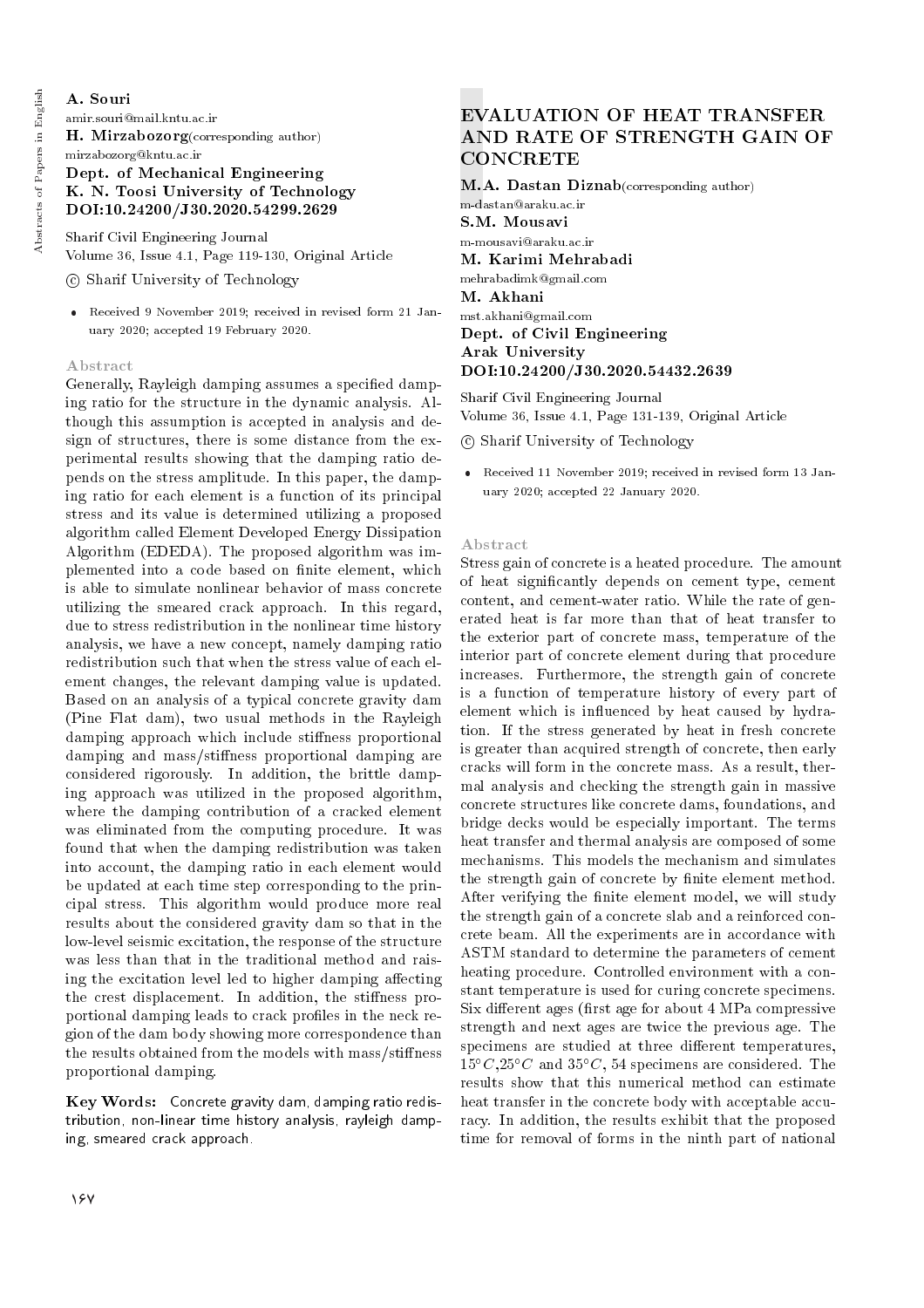capability and an ability to sustain large nonlinear lateral deformations with little damage and negligible residual deformation. In this system, the coupling beam is not embedded into the walls, and coupling of concrete walls is performed by posttensioning beam to the walls using unbonded post-tensioning (PT) steel strands. In this paper, the seismic behavior of hybrid coupled wall systems with post-tensioned steel coupling beam was investigated experimentally. In order to dissipate seismic energy and reduce displacements of system, two friction dampers were used in the beam-to-wall connection region. To study the behavior of the system, a friction damper was first tested at different frequencies; then, four 2/3-scale posttensioned hybrid coupled wall subassemblages equipped with friction dampers were tested subjected to reversed-cyclic lateral loading. Each subassemblage included a half-length steel coupling beam and the adjacent concrete wall region at a floor level. The test specimens consisted of one control specimen without friction damper and three specimens equipped with friction dampers with various damper normal forces and different initial beam post-tensioning  $(PT)$ steel stresses. The test results showed that the system had very good lateral stiffness, strength, and ductility with little damage up to 8% lateral drift. The nonlinear deformation in this system occurs because of the gap opening at the beam-to-wall interface. The friction damper uses these gap opening displacements to provide supplemental energy dissipation. Friction dampers provide considerable energy dissipation at the system, while the self-centering capability of the system remains. The restoring effect of the post-tensioning steel strands causes closing the gap upon unloading and provides a self-centering behavior and 
ag-shaped hysteresis loops for specimens equipped with friction dampers. Based on the test results, the system, even after a severe earthquake, suffers limited damage and requires little repair.

Key Words: Hybrid coupled wall, steel coupling beam, post-tensioning, friction damper, self-centering.

## EXPERIMENTAL STUDY OF MECHANICAL SPLICES OF TENSILE REINFORCED CONCRETE BEAMS UNDER BENDING

A. Kheyroddin(corresponding author) kheyroddin@semnan.ac.ir P. Tarighi payam.tarighi@yahoo.com Dept. of Civil Engineering University of Semnan

Gh. Pachideh pachideh@sharif.edu Dept. of Civil Engineering Sharif University of Technology S. Hashemi sadegh.hashemi@gmail.com Dept. of Civil Engineering University of Semnan DOI:10.24200/J30.2020.54320.2630

Sharif Civil Engineering Journal Volume 36, Issue 4.1, Page 107-117, Original Article

c Sharif University of Technology

 Received 17 September 2019; received in revised form 14 December 2019; accepted 10 February 2020.

#### Abstract

In order to investigate into the performance of mechanical splices, 6 RC beams with the same dimensions and materials whose only difference is type and location of splicing, have been tested. This study aims to assess the effect of spacing between the splices with respect to their type. Indeed, the results of this paper are intended to provide a proper understanding from location of splices and its effect on the performance of the reinforced concrete (RC) beams. The results indicated that splices do not cause remarkable change in load-carrying capacity of the specimens. In addition, after applying loads and fracture of specimens, none of the mechanically-spliced rebars was ruptured at the location of splice and coupler remained undamaged. Further, it was observed that the reference beam and mechanically spliced beam (tension rebar in the mid-span and 2 other tension rebars with spacing of 60cm from mid-span and symmetrically distributed along the beam) exhibited minimum effective moment of inertia and thus, the same trend regarding flexural rigidity that is in direct relation to the moment of inertia, was attained. Accordingly, the reference beam and specimen L100 offered minimum displacement ductility. Specimen L33 and M33-60 exhibited 6% increase and 10% decrease in their strength respectively, experiencing maximum and minimum load-carrying capacity.

Key Words: Rebar splicing, reinforced concrete (RC) structures, mechanical splice, RC beam, coupler.

INVESTIGATING EFFECTS OF STRESS-DEPENDENT MATERIAL DAMPING ON THE NONLINEAR SEISMIC RESPONSE OF A TYPICAL CONCRETE GRAVITY DAM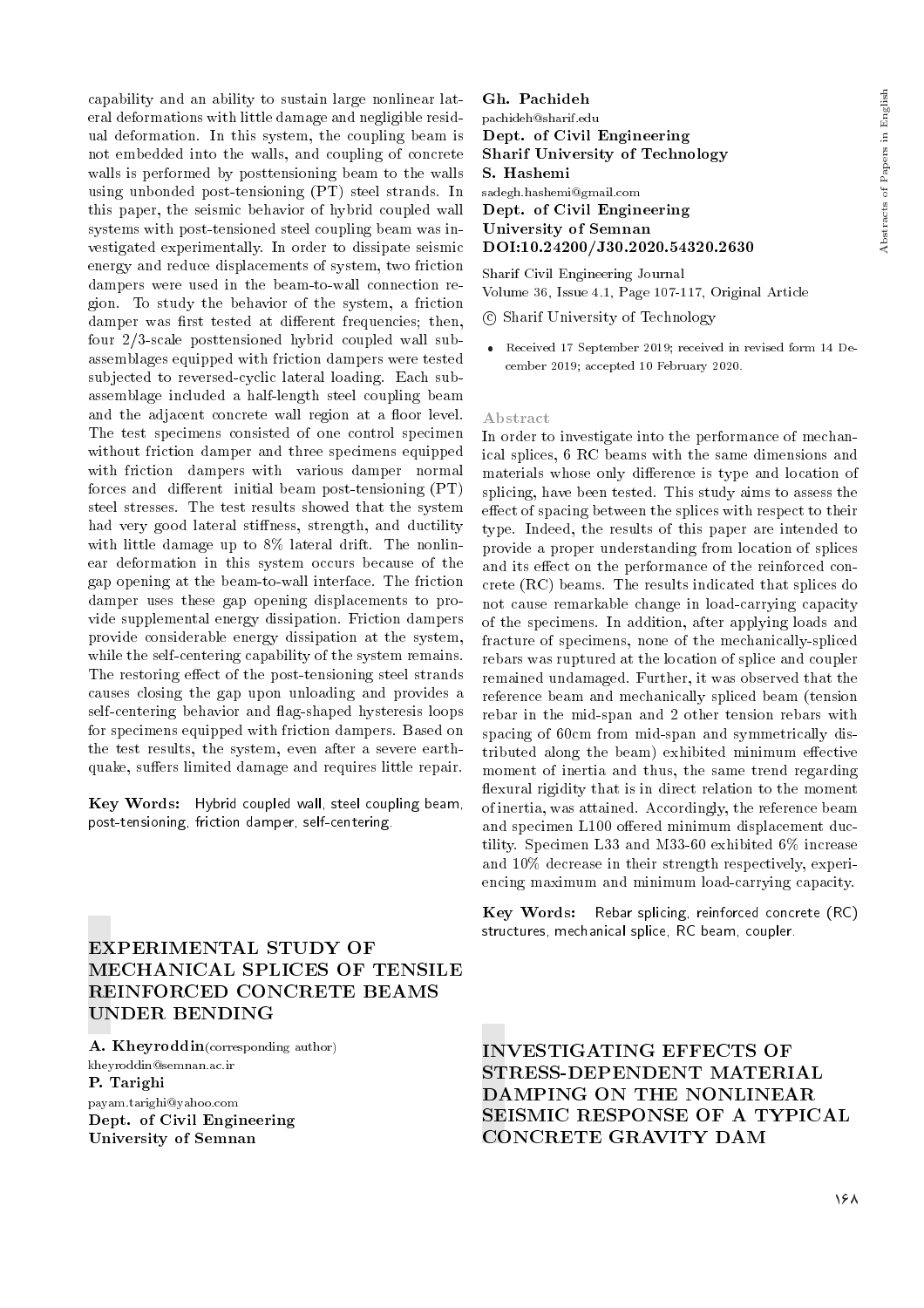These reinforcements can develop tensile membrane action and through alternative load paths to transfer the load. These reinforcements did not have much influence on the punching shear strength. In the column strip, compressive bars (except integrity reinforcements) did not have much influence on the punching and postpunching shear strength. The bent-up integrity reinforcements signicantly increase punching and postpunching shear strength. The additional bent-up reinforcements increase punching shear strength but these reinforcements are not effective to the post punching phase and cannot increase the post punching shear strength. The shear reinforcements increase punching shear strength, but these reinforcements cannot increase post-punching shear strength. Furthermore, if the shear reinforcements are effectively extended, the behavior flat slabs will be more ductile.

Key Words: Post-Punching strength, flat slab, integrity reinforcement, punching shear failure.

## NONLINEAR BEHAVIOR OF REINFORCED CONCRETE WALLS WITH SHAPE MEMORY ALLOY REINFORCEMENT SUBJECTED TO EARTHQUAKE

### H. Beiraghi

h.beiraghi@msh-iau.ac.ir Dept. of Civil Engineering Mahdishahr Branch, Islamic Azad University DOI:10.24200/J30.2020.54222.2620

Sharif Civil Engineering Journal Volume 36, Issue 4.1, Page 81-92, Original Article

c Sharif University of Technology

 Received 15 September 2019; received in revised form 7 January 2020; accepted 22 February 2020.

#### Abstract

Shape Memory Alloys (SMAs) are new material in structural engineering. They can be used as reinforcement for the concrete walls. In this research, a numerical model was first developed based on an experimental test of a tall reinforced concrete wall with steel reinforcement subjected to an earthquake, and the numerical model responses were compared to the experimental model. Then, three other approaches were examined; first, the shape memory alloys were replaced only as vertical bars on the first story; in the second one, Shape memory alloy bars were replaced only on the first and sixth stories;

and in the third approach, the whole vertical bars were replaced with shape memory alloy bars. Nonlinear time history analysis and comparison of model responses were performed. In addition, the parametric study of the responses was also done by changing some model characteristics such as axial force and earthquake intensity. In all three approaches with the shape memory alloy bars, the base moment demand value decreased by approximately 15% compared to the model with steel reinforcement. In the moment demand diagram, the amount of moment demand at the mid-height of the structure is relatively increased compared to the base moment demand. This is due to the effect of higher modes on wall behavior. The moment diagram graph is not uniformly decreasing along the height is not like a straight line. In addition, parametric study of the responses is also performed by changing some model characteristics such as axial force and earthquake intensity. With the formation of a plastic hinge at the base of the wall, approximately, the amount of moment demand in this area remains constant and the effect of higher modes increases the moment demand at the mid-height of the structure and may result in the formation of another plastic hinge at the mid-height of the structure.

Key Words: Nonlinear behavior, reinforced concrete wall, shape memory alloy, earthquake.

## EXPERIMENTAL INVESTIGATION OF CONCRETE COUPLED WALL SYSTEMS WITH POST-TENSIONED STEEL COUPLING BEAM

#### M.S. Zareian

zareian@mail.um.ac.ir M.R. Esfahani(corresponding author) esfahani@um.ac.ir Dept. of Civil Engineering Ferdowsi University of Mashhad A. Hosseini hosseiniaby@ut.ac.ir Dept. of Civil Engineering University of Tehran DOI:10.24200/J30.2020.54221.2621

Sharif Civil Engineering Journal Volume 36, Issue 4.1, Page 93-105, Original Article

c Sharif University of Technology

 Received 15 September 2019; received in revised form 15 December 2019; accepted 13 January 2020.

#### Abstract

Post-tensioned coupled shear wall system is characterized by good seismic specifications like a self-centering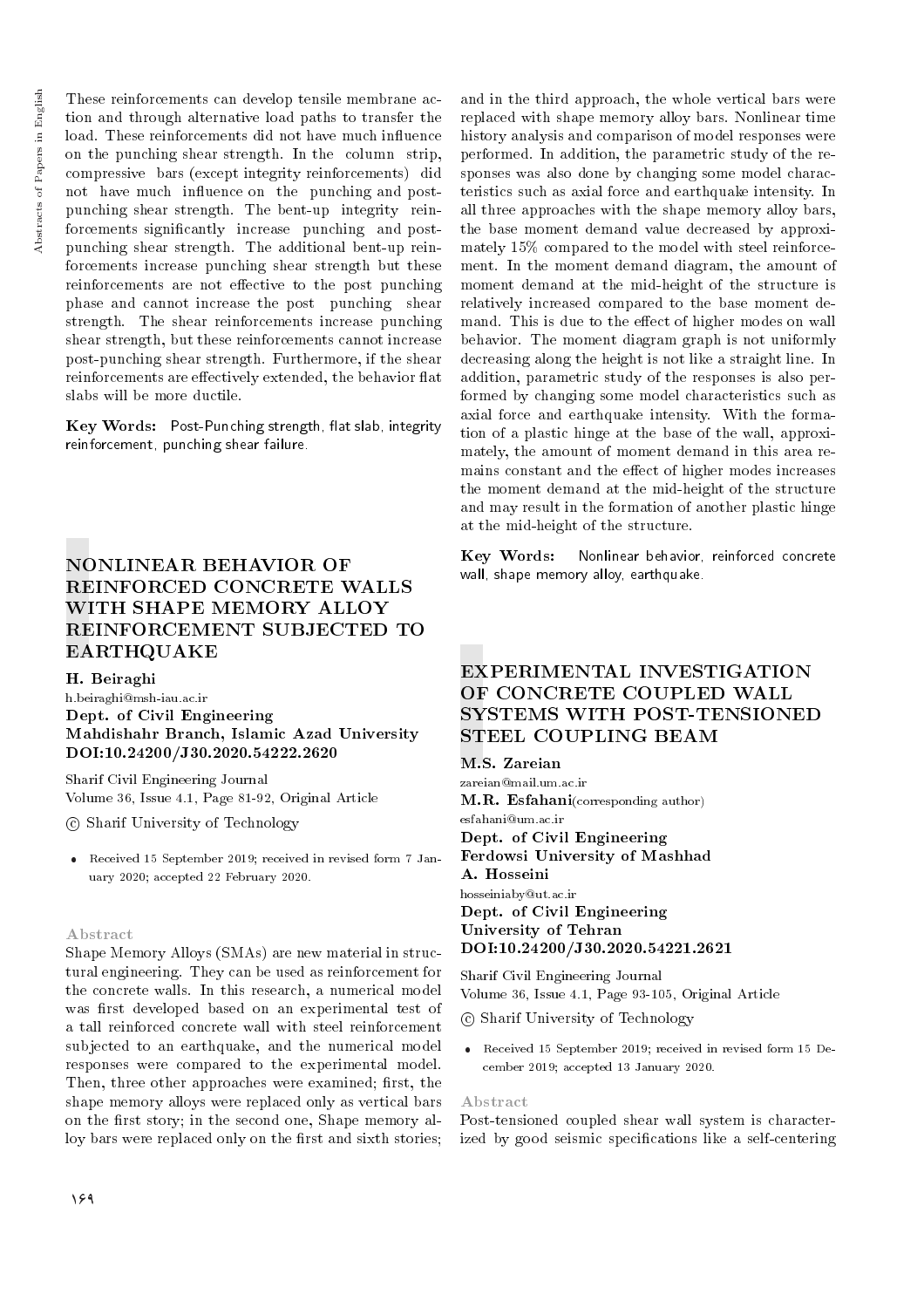#### Dept. of Civil Engineering Mashhad Branch, Islamic Azad University A.H. Namadchi

amir.hossein.nemadchi@gmail.com Dept. of Civil Engineering Eqbal Lahoori Institute of Higher Education J. Alamatian(corresponding author) alamatian@mshdiau.ac.ir Dept. of Civil Engineering Mashhad Branch, Islamic Azad University

## DOI:10.24200/J30.2020.53836.2603

Sharif Civil Engineering Journal Volume 36, Issue 4.1, Page 61-69, Original Article

c Sharif University of Technology

 Received 1 September 2019; received in revised form 28 December 2019; accepted 19 January 2020.

#### Abstract

In this paper, a new algorithm is presented for Dynamic Relaxation (DR) method with kinetic damping. In the kinetic dynamic relaxation algorithm, some successive points with maximum kinetic energy are traced in the course of numerical fictitious time integration. In the absence of damping forces, the points with maximum kinetic energy are close to the static equilibrium position of structure. This paper deals with a new formulation for kinetic DR method. For this purpose, Lagrangian interpolation functions were utilized to derive iterative Dynamic Relaxation equations. In the Lagrangian interpolation functions, new estimation of structural displacement vector was obtained based on previous estimations of displacement vector. Therefore, this procedure leads to adopting a trial and error method. On the other hand, this procedure leads to a new formulation that, unlike the ubiquitous DR methods, does not require the calculation of nodal velocities, thereby marching forward only through successive nodal displacement. Elimination the nodal velocities from Dynamic Relaxation process increases the simplicity of DR algorithm. Moreover, the requirement analysis memory is reduced using the suggested technique so that velocity vectors would not be stored in the program memory. Also, the power iteration method was used to determine the optimal time step ratio. By utilizing this time step, the restarting analysis phase, considered as one of the drawbacks of the common kinetic DR strategies, is eliminated. To evaluate the performance and efficiency of the proposed method, several truss and frame structures were analyzed. These structures had geometrically nonlinear behavior (Large Deflection). Results of these analyses were also compared with those of other conventional Dynamic Relaxation methods. Numerical results showed that the convergence rate of the proposed kinetic DR technique was higher than that of common DR algorithms. In other

words, the number of the required DR iterations for convergence was reduced using the proposed DR algorithm in comparison with other DR schemes. Moreover, the analysis time of the proposed method was shorter than that of other common techniques.

Key Words: Dynamic relaxation method, lagrangian interpolation, power iteration method, nonlinear analysis.

## THE APPLICATION OF SPECIAL REINFORCEMENT TO IMPROVE POST-PUNCHING FAILURE

S. Sarvari

sarvari@mail.um.ac.ir M.R. Esfahani(corresponding author)

## esfahani@um.ac.ir Dept. of Civil Engineering Ferdowsi University of Mashhad DOI:10.24200/J30.2020.54241.2622

Sharif Civil Engineering Journal Volume 36, Issue 4.1, Page 71-80, Original Article

c Sharif University of Technology

 Received 15 September 2019; received in revised form 28 September 2019; accepted 4 January 2020.

#### Abstract

Punching shear failure is usually the critical failure mechanism for flat slab reinforced concrete structures. The special brittleness of slab-column connections is due to the relative ease with which the flexural reinforcement in the top of the slab can be torn out of the concrete once an inclined failure surface has formed. If unpredictable loads are applied to the flat slab-column connections, punching shear failure occurs with almost no warning signs. According to the brittle manner of this failure, the load carried by the slab-column connection redistributes to adjacent supports and can cause overloading to these supports. It is necessary to provide a secondary load carrying mechanism after punching shear failure. In this Paper, Suggestions for establishing a supporting mechanism in the flat slab connections after punching shear failure are proposed. For this purpose, an experimental study was performed to investigate the post-punching behavior of 11 slab specimens with various reinforcement layouts. The effects of integrity, compressive, shear and bent-up reinforcements on the post-punching behavior of slab-column connections were studied. The results of the experiments show that Integrity reinforcements signicantly increased the post-punching shear strength.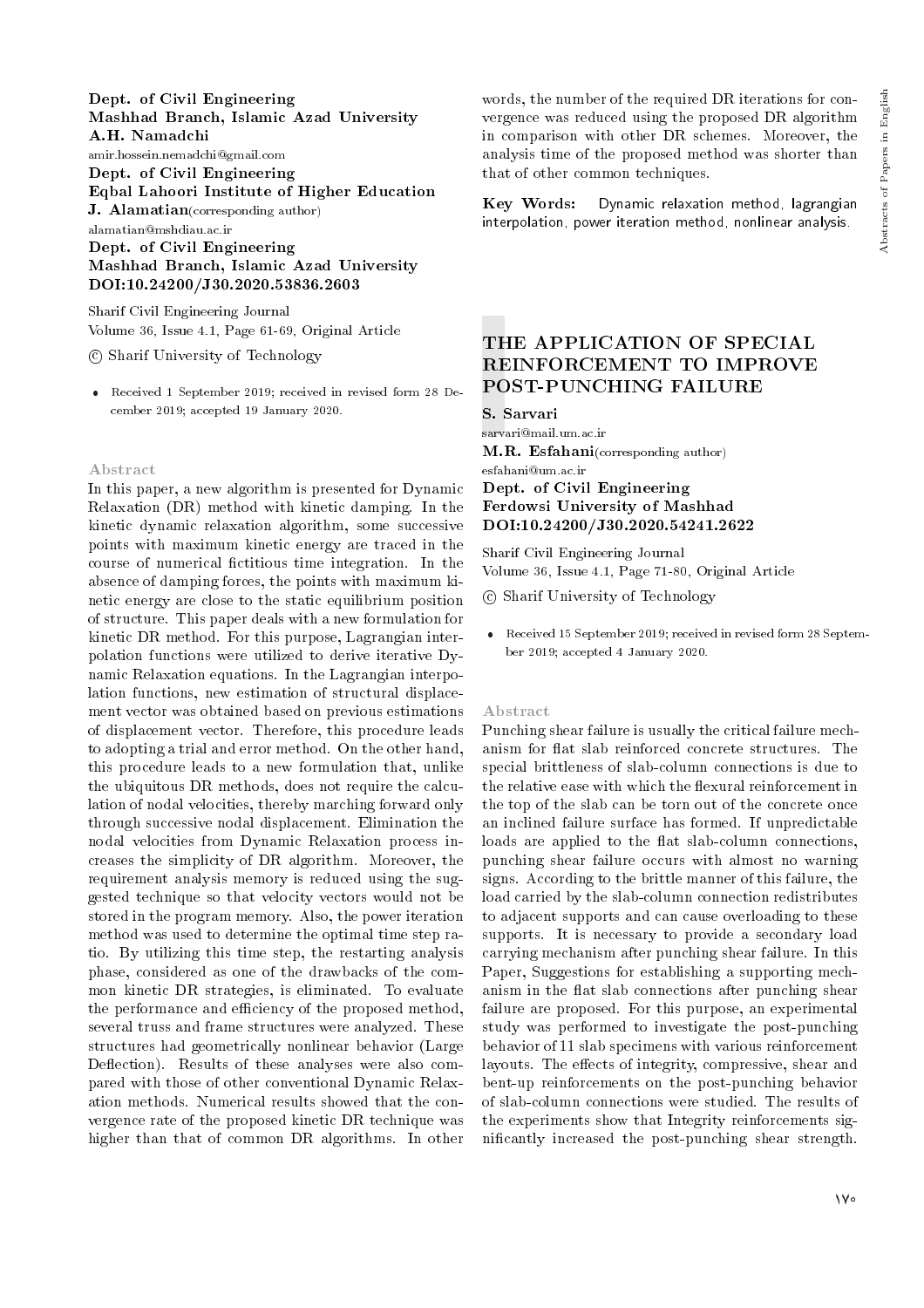the gaps. Automation in the hazard recognition was also utilized in some previous studies to enhance the safety on the job site. This study presents a novel framework to identify and rank the hazardous areas regarding the fatal fall hazard risk drivers on construction projects through the execution phase. The developed framework employs a customized Application Programming Interface (API) to identify the probability of falling from the height in each opening area based on the BIM approach. It also makes use of an image processing analytical model to identify the softness of the surface underneath to estimate the impact of the risk factors that can be used in safety planning process. Thus, the developed framework assists the safety managers on the job sites to identify the fall risk factors automatically. The obtained results in a commercial case study indicate that this model is capable of anticipating the fall risk appropriately. Moreover, it was shown that edges of surfaces would be more prone to be dangers than internal ones and height of fall was the factor most affecting the results.

Key Words: Fall hazard, building information modeling, safety, risk.

## NUMERICAL MODELING OF INTERACTION BETWEEN MARINE WAVES AND INFLATABLE MARINE **STRUCTURES**

#### N. Mohebali

n.mohebali@yahoo.com A.R. Kabiri-Samani(corresponding author) akabiri@cc.iut.ac.ir B. Boroumand

boromand@iut.ac.ir Dept. of Civil Engineering Isfahan University of Technology DOI:10.24200/J30.2019.53845.2592

Sharif Civil Engineering Journal Volume 36, Issue 4.1, Page 49-60, Original Article

c Sharif University of Technology

 Received 22 July 2019; received in revised form 16 December 2019; accepted 21 December 2019.

Abstract

Inflatable marine structures are flexible cylindrical structures attached to a rigid base. These structures are generally cylindrical tubes, made of rubberized material,

and in
ated by air and/or water. Although these structures are permanently inflated, they have the advantage of being deflated and lie flat when not needed and then, inflated in a short period when required. They are relatively easy to install, do not corrode, require little maintenance, and have the capability to withstand extreme temperatures. Due to elasticity of the structure and continuous variation of its shape during operation, in
atable breakwater or sea-wall structural and hydraulic analyses are more complicated than the rigid types. Large deformation of the membrane due to the internal and external loads makes the governing equations of such problems non-linear and complex. In the present study, the behavior of an inflatable marine structure under loading by marine waves was simulated based on 2D numerical modeling. For this purpose, the deformed equilibrium geometry of the breakwater was calculated by solving the prevailing equations through the linear dynamic response of the system. The central difference method was employed to solve the governing equations of the linear dynamic response of the system of finite elements. According to the results of former studies, for 2D modeling of the aforementioned problem, the length of the tube was assumed infinity. Therefore, the effects of lateral supports and boundary conditions were neglected. This study carried out the numerical analysis of the inflatable marine structures for solving the flow-based problem associated with static and dynamic structural analyses. For this purpose, the two-dimensional fluidstructure interactions were analyzed numerically. It was shown that the equilibrium shape of the structure was a function of rubber thickness, elasticity modulus of the material, internal pressure, the dam foot width, and external loads. All the influential parameters of both flow and structure including internal pressure, water depth, wave height, wave period, etc. were attained based on the dimensional analysis. Accordingly, the results describing height and cross-sectional profile of the inflatable tubes loaded by marine waves were obtained.

Key Words: Central difference method, fluid-structure interaction, inflatable marine structures, numerical modeling.

## A NEW FORMULATION FOR KINETIC DYNAMIC RELAXATION METHOD BASED ON LAGRANGIAN INTERPOLATION

#### M. Abbasi

morteza.abbasi90@gmail.com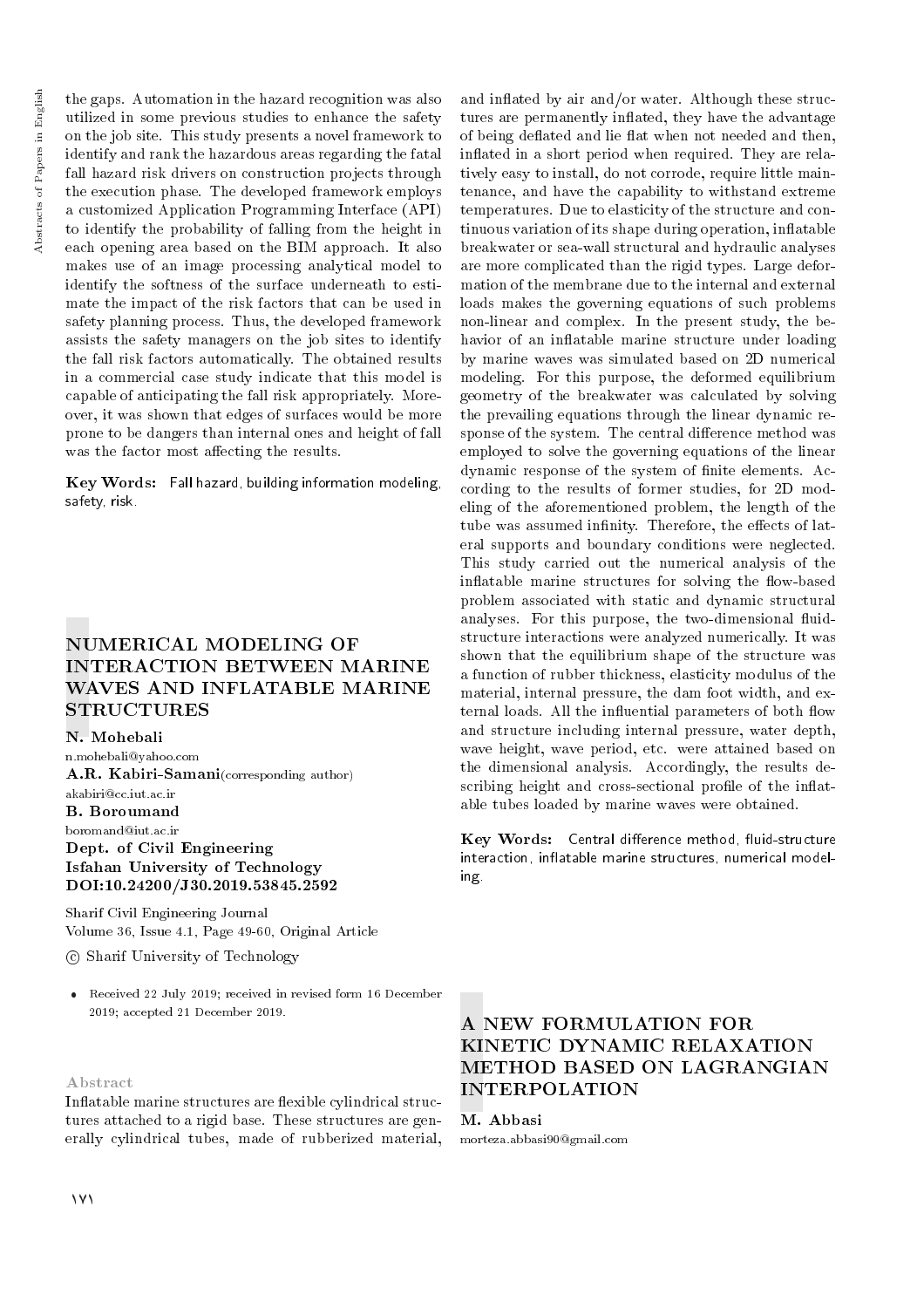## Y. Jafarian yjafarianm@iiees.ac.ir International Institute of Earthquake Engineering and Seismology DOI:10.24200/J30.2019.53727.2581

Sharif Civil Engineering Journal Volume 36, Issue 4.1, Page 29-38, Original Article

c Sharif University of Technology

 Received 25 June 2019; received in revised form 13 November 2019; accepted 2 December 2019.

#### Abstract

The curve presenting the relationship between water content and the soil matric suction is called Soil Water Characteristic Curve (SWCC). The water retention potential of the soils is dependent on Grain Size Distributions (GSD), soil texture, and soils origins. Calcareous soils are soils with a high carbonate content, unique particle shapes, and high intraparticle porosity; and, they consist of skeletal remains of marine organisms. They are common in the tropics between  $30^{\circ}$  North and South latitudes. Due to the nature of their origin, one of the most important attributes of the calcareous soils that makes their properties different from those of silicate soils is their signicant intra-particle void space. The majority of near-surface soils are unsaturated over at least some portion of the year; consequently, the calcareous intra-particle porosity coupled with soil suction as the main characteristic of unsaturated soils signies the necessity of the studies of calcareous soil behavior under unsaturated conditions. In this study, the Scanning Electron Microscopy (SEM) and Mercury Intrusion Prosimetry (MIP) tests were performed to study the particular microstructural characteristic of the calcareous soil particles compared with those of silicate soils. Besides, a series of tests were conducted for determining the Soil Water Characteristic Curve for different gradations of calcareous soil (from Hormoz Island of Iran) and reference Silicate soils using pressure plate and controlled-suction oedometer apparatuses in Laboratory of Soil Mechanics (LMS) at Ecole Polytechnique Federale de Lausanne (EPFL). Studies on the soil textures have revealed a further level of porosity in calcareous soil due to its intra-particle pores and the samples with larger grain sizes showed higher intra-particle porosity. The pressure plate test results showed that for similar gradations of silicate and calcareous soil in higher suctions, the calcareous soil retained much more water than the silicate soil due to its intra-particle voids. The controlled-suction oedometer showed that owing to their microstructural pores, the hydraulic hysteresis behavior of the calcareous soils would be different from that of the silicate soil.

Key Words: Unsaturated soil , calcareous soil, SWRC, hydraulic hysteresis, pressure plate extractor, controlledsuction oedometer, scanning electron microscopy (SEM), mercury intrusion prosimetry (MIP).

## AUTOMATED ASSESSMENT OF FALL HAZARD RISK USING BUILDING INFORMATION MODELING AND IMAGE PROCESSING

M. Rasoulimanesh

m rasoulimanesh@aut.ac.ir Dept. of Civil and Environmental Engineering Amirkabir University of Technology

H. Taghaddos(corresponding author)

htaghaddos@ut.ac.ir

F. Chokan

farzad.chokan@ut.ac.ir

Dept. of Civil and Environmental Engineering Tehran University

## M. Dadashi Haji

mostafa.dadashi@aut.ac.ir

M. Tamanai Far

mhmmhsstef@aut.ac.ir

Dept. of Civil and Environmental Engineering Amirkabir University of Technology DOI:10.24200/J30.2020.53198.2539

Sharif Civil Engineering Journal Volume 36, Issue 4.1, Page 39-47, Original Article

c Sharif University of Technology

 Received 10 July 2019; received in revised form 15 October 2019; accepted 2 March 2020.

#### Abstract

Statistics of Occupational Safety all around the world shows that construction industry in many countries such as Iran experiences one of highest accident rates among all industry sectors; therefore, safety has a prominent role in construction project progress which is related to injury and fatality rates of the project. Falls from height can be enumerated as a major concern because they contribute to a great part of fatalities in construction projects. Various studies have been conducted to assess the risk and enhance safety on the job site. Because of the inefficiency of traditional risk assessment methods (e.g., expert view gathering and documentation of past incidents), novel trends and technologies such as Building Information Modeling (BIM) were utilized to fulfill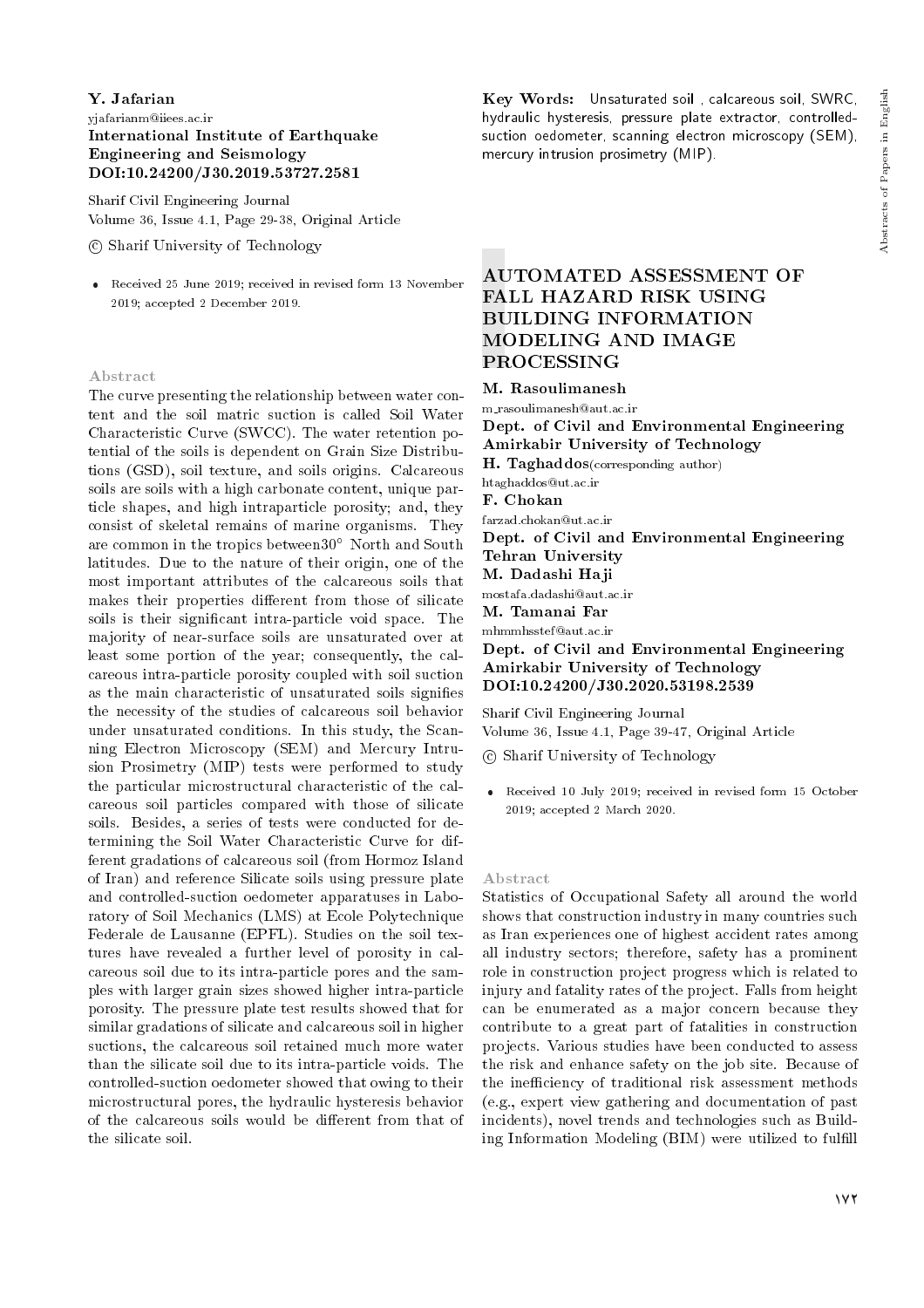were considered. Also, different sizes of elements  $(1, 0.5,$ 0.25, and 0.125 m) were selected based on the shortest wavelength. The results showed that the receiver spacing should be proportional to half of the shortest wavelength and minimum thickness of the shallow layer. The resolution range of the dispersion spectrum increased approximately twice by increasing the length of the receiver arrays from 12 m to 24, 24 to 48, and 48 to 96 m. Also, the results of the element resizing showed that considering 8 or more elements (10) in one wavelength would be necessary to obtain the optimal accuracy of the simulations. Generally, with regard to the condition of the site and the expected goal, it could be possible to obtain suitable results with desirable accuracy in field-data acquisition analysis and software simulations by utilizing the effect of the mentioned parameters in different ranges. Moreover, the presented result in this paper can be used as guidelines for field parameters related to data acquisition in the MASW method.

Key Words: Surface wave, MASW, dispersion spectrum, receiver spacing, data acquisition, rayleigh waves.

## FREE VIBRATION ANALYSIS OF TRANSVERSE ISOTROPIC THICK RECTANGULAR PLATES ON TWO-PARAMETER PASTERNAK FOUNDATION

Sh. Mohammad Ali Zadeh

malizadeh.shayan@gmail.com B. Navayi Neya(corresponding author) navayi@nit.ac.ir P. Nateghi Babgi nateghi2020@gmail.com Dept. of Civil Engineering

## Babol Noshirvani University of Technology DOI:10.24200/J30.2019.53464.2560

Sharif Civil Engineering Journal Volume 36, Issue 4.1, Page 15-27, Original Article

c Sharif University of Technology

 Received 10 June 2019; received in revised form 20 October 2019; accepted 11 November 2019.

## Abstract

In this research, an exact solution for free vibration analysis of thick transversely isotropic simply supported rectangular plates on the Pasternak foundation was proposed using the displacement potential function method.

By means of the proposed displacement potential functions for dynamic problems by Eskandari-Ghadi, the differential governing equations in terms of displacements were converted into two linear partial differential equations of second and forth order. These differential equations were solved based on the separation of variables method and satisfying exact boundary conditions. In order to validate the results, the obtained results were compared with other available analytical works for isotropic and transversely isotropic plates, and it indicated remarkable agreement. Having no simplifying assumptions for the strain or stress distribution in the plate thickness, the obtained results in this paper were applicable to any arbitrary plate thickness with no limitation on its thickness ratio such as thin, moderately thick, and thick plates. Thus, the obtained results of the present work can be used as a benchmark solution for other analytical and numerical studies. To investigate the effect of various parameters on the vibrational plate response, the precise non-dimensional frequencies were obtained in different range of thickness ratios, aspect ratios, elastic foundation coefficients, and mechanical characteristics of plates. It was observed that with increasing thickness ratio and aspect ratio of the plate, the nondimensional natural frequencies of plate decreased and increased, respectively. In addition, comparative results of isotropic and transversely isotropic plates showed that shear modulus in transverse direction would have significant in
uence on the vibrational behavior of rectangular plates. It was shown that when the value of the thickness ratio increased, the sensitivity of non-dimensional frequency response to values of foundation stiffness coefficients decreased. In addition, it can be conducted that the effect of the shearing layer of elastic foundation coefficient value increased by increasing the thickness ratios of plates.

Key Words: Free vibration, transversely isotropic, thick rectangular plates, pasternak foundation, displacement potential functions.

## EVALUATION OF WATER RETENTION PROPERTIES OF HORMUZ ISLAND CALCAREOUS SOIL

S. Kouzegaran s kouzegaran@civileng.iust.ac.ir H. Shahnazari(corresponding author) hshahnazari@iust.ac.ir Dept. of Civil Engineering Iran University of Science and Technology